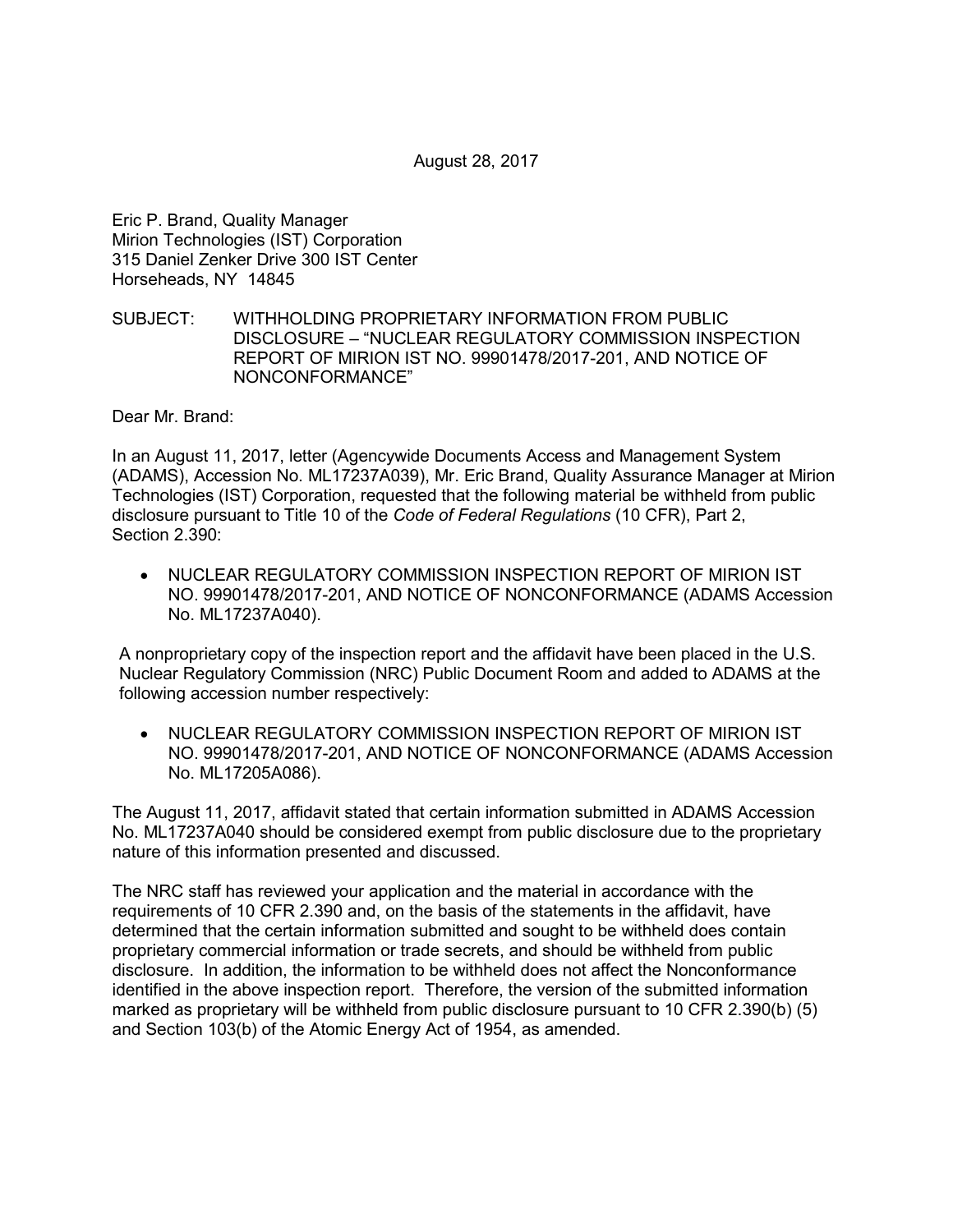Please provide a written statement or explanation to the U.S. Nuclear Regulatory Commission, ATTN: Document Control Desk, Washington, DC 20555-0001, with a copy to the Chief, Quality Assurance Vendor Inspection Branch-1, Division of Construction Inspection and Operational Programs, Office of New Reactors, within 30 days of the date of this letter referencing the IR 99901478/2017-201 Notice of Nonconformance. This reply should be clearly marked as a "Reply to a Notice of Nonconformance" and should include for each noncompliance: (1) the reason for the noncompliance or, if contested, the basis for disputing the noncompliance; (2) the corrective steps that have been and the results achieved; (3) the corrective steps that will be to avoid further noncompliance; and (4) the date when the corrective action will be completed. Where good cause is shown, the NRC will consider extending the response time.

If you have any questions regarding this matter, Aaron Armstrong may be reached at 301-415-8396.

Sincerely,

## */RA/*

Terry W. Jackson, Chief Quality Assurance Vendor Inspection Branch-1 Division of Construction Inspection and Operational Programs Office of New Reactors

Docket No.: 99901478